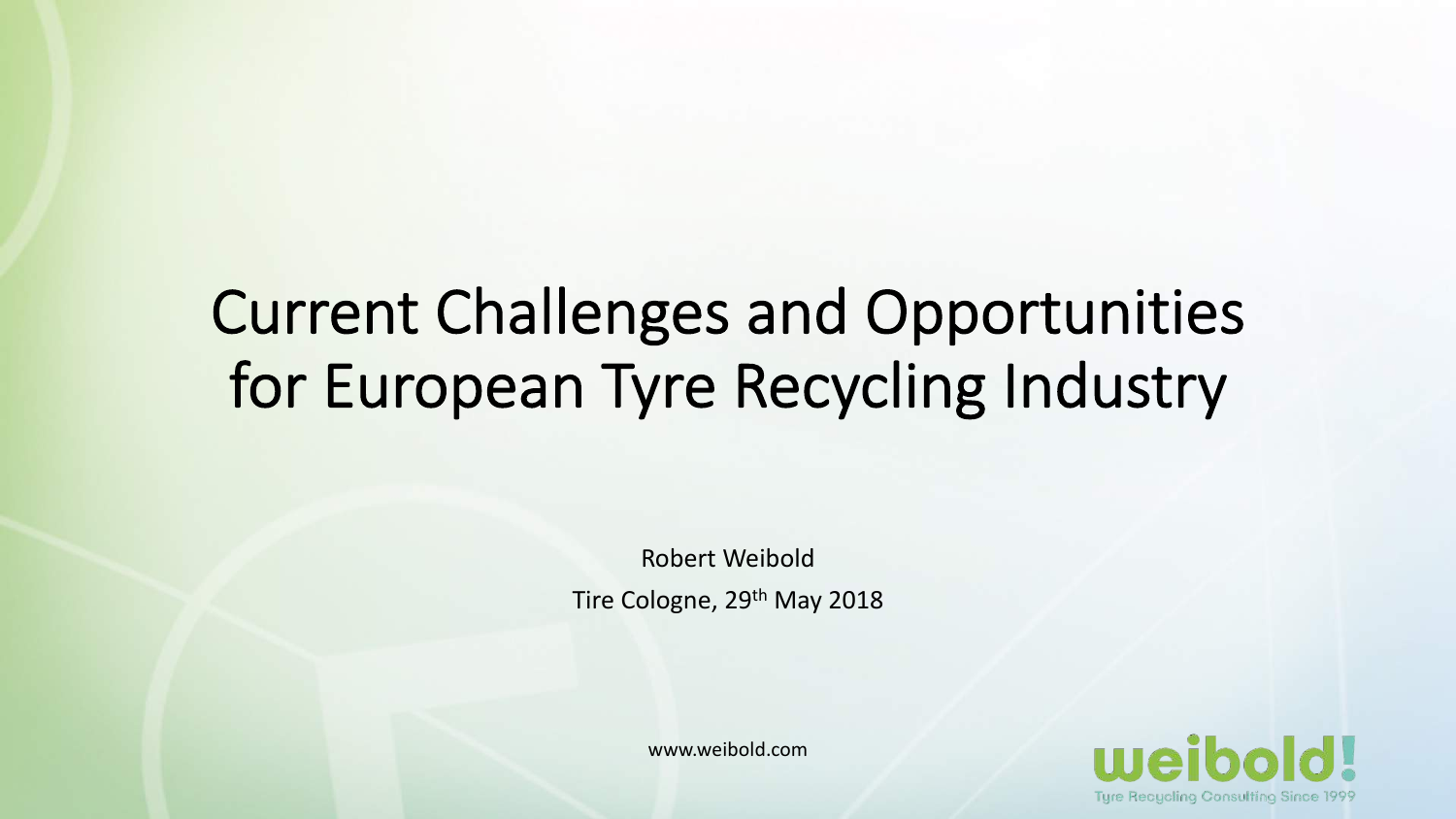#### **STATUS QUO - European Tire Collection – Recycling/Incineration/Pyrolysis**

|                                        |                | ELT/year (for recycling)<br><sup>a</sup> ETRMA 2016 report |                                                 |                                    |                                                                        |                                       |                                           |                                                                  | $\blacksquare$ high<br><b>External Company</b> control<br>$\bigcirc$ low                     |
|----------------------------------------|----------------|------------------------------------------------------------|-------------------------------------------------|------------------------------------|------------------------------------------------------------------------|---------------------------------------|-------------------------------------------|------------------------------------------------------------------|----------------------------------------------------------------------------------------------|
| <b>Association</b><br><b>Name</b>      | <b>Country</b> | <b>Material</b><br>recovery<br>$(k)$ <sup>a</sup>          | <b>Energy</b><br>recovery<br>$(k)$ <sup>a</sup> | <b>Total</b><br>$(k)$ <sup>a</sup> | Collection fee in Recyclers and<br>E/tire (car/truck)   Recyclers also | <b>Includes Tire</b><br>producing TDF | <b>TDF</b> for<br>cement only<br>Producer | <b>ELT derived</b><br><b>Pyrolisis</b><br>operators<br>(working) | Dependent on<br>overseas baled<br>tires and TDF,<br>local TDF clients<br>(in % of total ELT) |
| <b>ALIAPUR</b>                         | <b>FR</b>      | 208                                                        | 149                                             | 357                                | 1.25/9.20                                                              | 3                                     | 16                                        | $\mathbf{1}$                                                     | 42%                                                                                          |
| <b>FINISH TYRE</b><br><b>RECYCLING</b> | FI.            | 31                                                         | 11                                              | 42                                 | 1.40/6.89                                                              | 1                                     | 0                                         | 1 is starting                                                    | $26\%$                                                                                       |
| VALORPNEU                              | PT             | 51                                                         | 19                                              | 70                                 | 1.20/8.86                                                              | 3                                     | $\overline{7}$                            | $\Omega$                                                         | 27% ●                                                                                        |
| <b>ECOPNEUS</b>                        | $\mathsf{I}$   | 216                                                        | 129                                             | 345                                | est. 1.2/9                                                             | 20                                    | 6                                         | 0                                                                | 37% <mark>●</mark>                                                                           |
| <b>RECYBEM</b>                         | <b>NL</b>      | 69                                                         | 11                                              | 80                                 | 1.1 incl collection                                                    | 4 <sup>o</sup>                        | $\mathbf{1}$                              | $\mathbf{1}$                                                     | 14% <b>O</b>                                                                                 |
| <b>ECO</b><br><b>ELASTIKA</b>          | <b>GR</b>      | 31                                                         | $\overline{7}$                                  | 38                                 | est. 1.2/9                                                             | 60                                    | $\overline{2}$                            | 2 (inofficial)                                                   | 18% <b>O</b>                                                                                 |
| SIGNUS/TNU                             | <b>ES</b>      | 155                                                        | 76                                              | 231                                | $1.25/9$ (TNU)<br>1.38/10.28 (SIGNUS)                                  | 15 <sup>o</sup>                       | 8                                         | $\mathbf{1}$                                                     | 33% <mark>()</mark>                                                                          |
| <b>NORSK</b><br><b>DEKKRETUR</b>       | <b>SE</b>      | 47                                                         | 37                                              | 84                                 | 1.61/1.61                                                              | 1                                     | $\mathbf{1}$                              | $\mathbf{1}$                                                     | 44%                                                                                          |

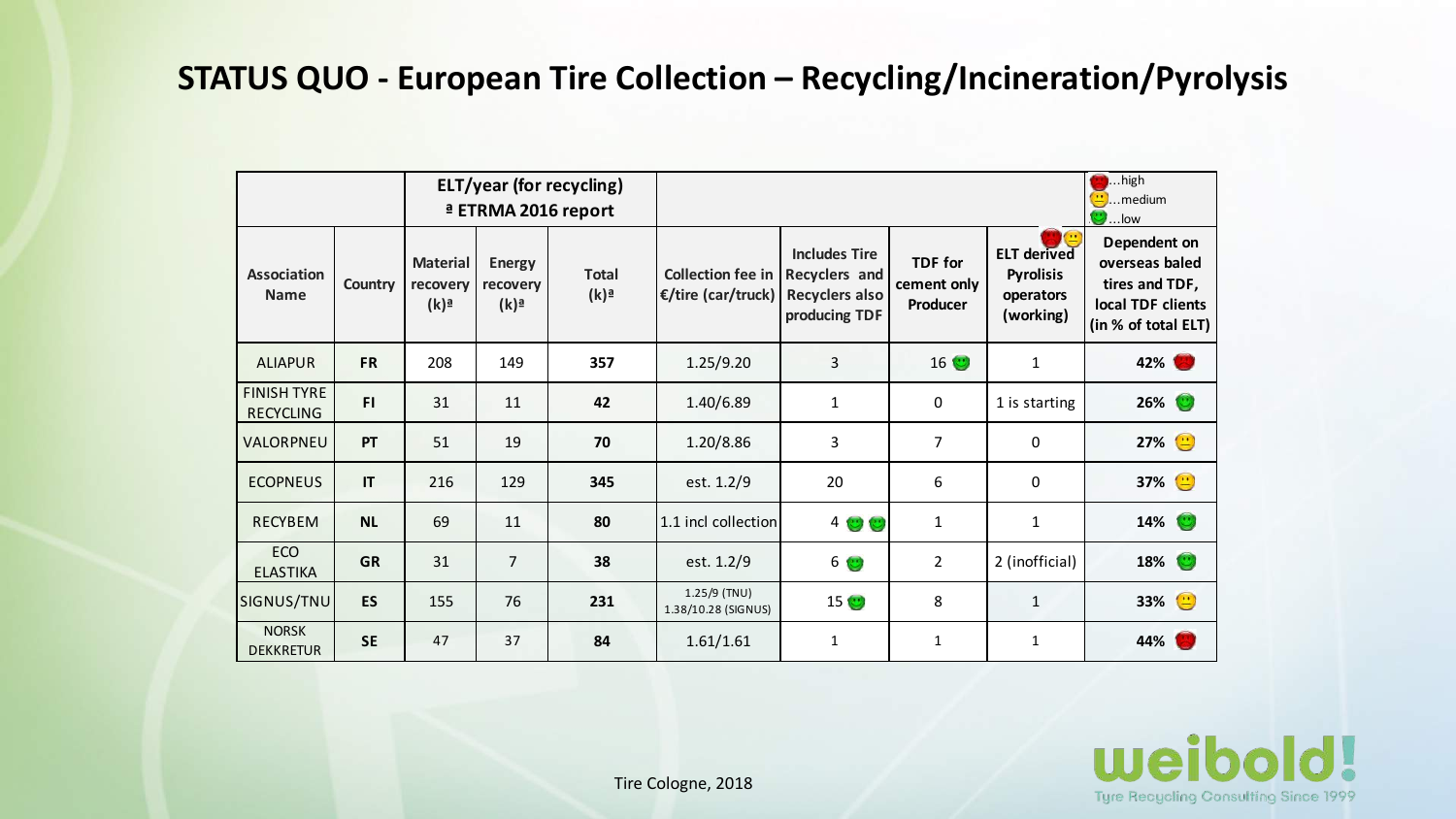#### **STATUS QUO - European Tire Collection – Granulate Markets**

|                                        |                                                                  | Market situation for <4 mm, <2 mm                                | strong<br>moderate<br>$\mathsf{L}$ .weak | <b>Markets for</b><br>$<$ 1 mm                                               |              |
|----------------------------------------|------------------------------------------------------------------|------------------------------------------------------------------|------------------------------------------|------------------------------------------------------------------------------|--------------|
| <b>Association Name</b>                | <b>Moulded Goods</b>                                             | <b>Artificial Turf</b>                                           | <b>Asphalt</b>                           | Other                                                                        | <b>Other</b> |
| <b>ALIAPUR</b>                         | $\left( \begin{array}{c} \bullet \\ \bullet \end{array} \right)$ | $\bigcirc$                                                       |                                          | export markets<br>$\left( \begin{array}{c} \blacksquare \end{array} \right)$ |              |
| <b>FINISH TYRE</b><br><b>RECYCLING</b> |                                                                  |                                                                  |                                          | export markets                                                               |              |
| VALORPNEU                              | $\bigcirc$                                                       | $\bigcirc$                                                       |                                          | export markets                                                               |              |
| <b>ECOPNEUS</b>                        | œ                                                                | œ                                                                |                                          | export markets                                                               |              |
| <b>RECYBEM</b>                         | $\bullet$                                                        | $\bigcirc$<br>$\bullet$                                          |                                          | export markets                                                               |              |
| <b>ECO ELASTIKA</b>                    | $\bigodot$                                                       | $\bigcirc$                                                       |                                          | export markets                                                               |              |
| SIGNUS/TNU                             | $\bigodot$                                                       | $\odot$                                                          | $\bigcirc$                               | export markets                                                               |              |
| <b>NORSK DEKKRETUR</b>                 |                                                                  | $\left( \begin{array}{c} \bullet \\ \bullet \end{array} \right)$ |                                          | export markets                                                               |              |

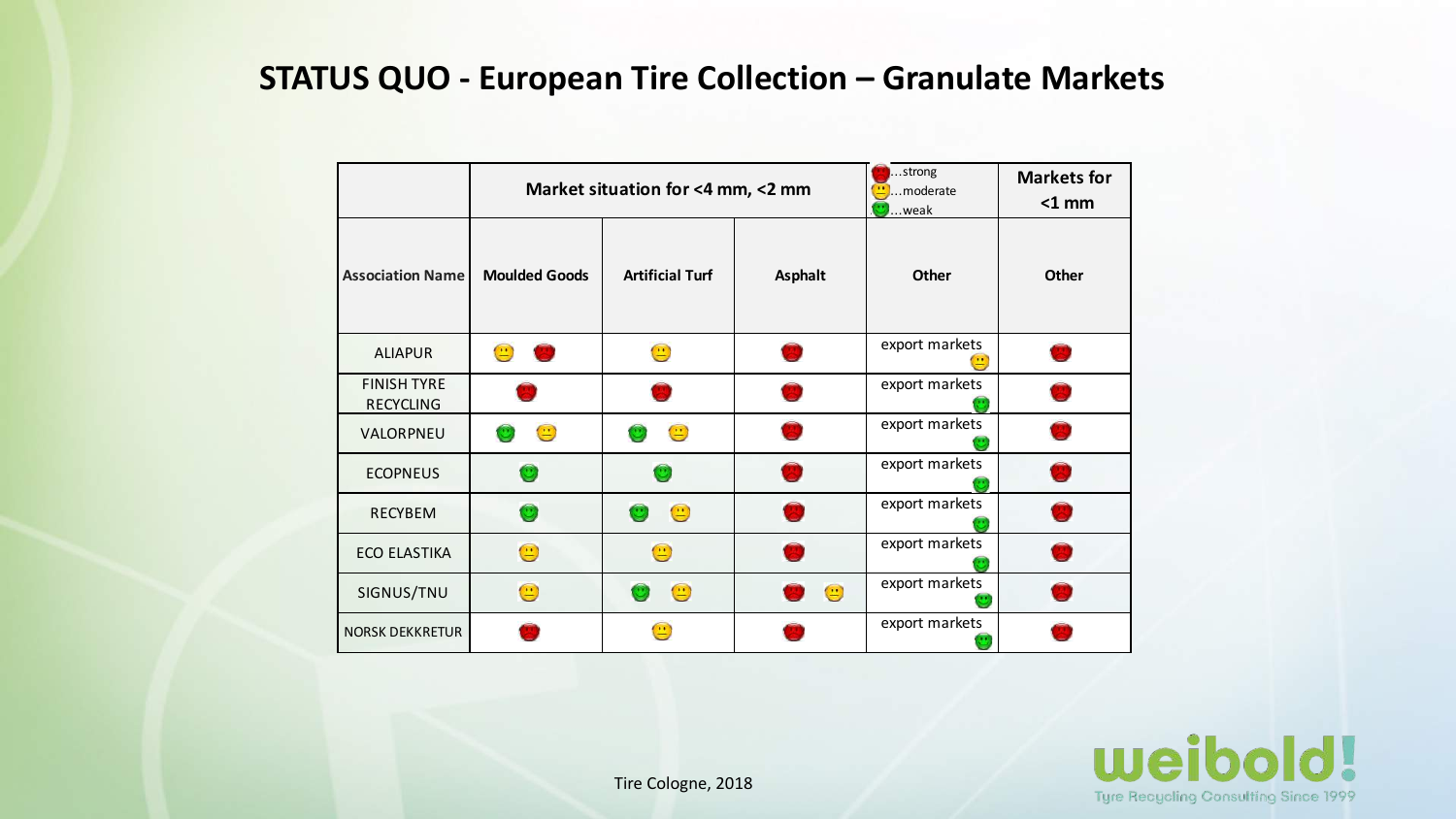#### **THREATS BY INTERNAL & EXTERNAL FACTOR**

#### **Internal Factors include:**

- Rising production cost
- Declining rubber granulates prices
- Increased regulation & market intervention
- Lack of consistent incentives paid by state governments

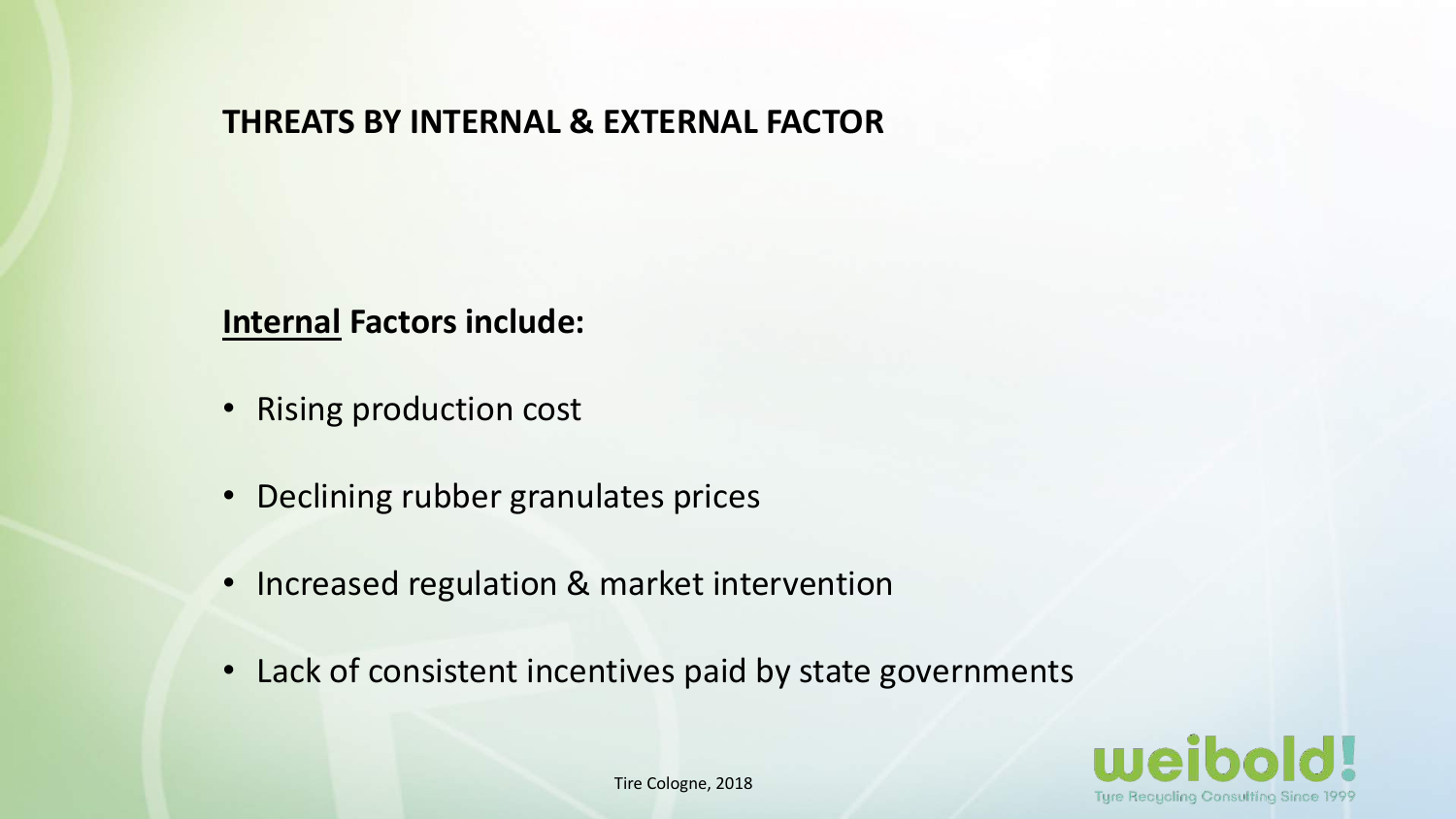#### **THREATS BY INTERNAL & EXTERNAL FACTOR**

#### **External Factors include:**

- Foreign subsidized rubber entering markets (regional problem)
- Public misinformation about health concerns
- Unsustainable markets

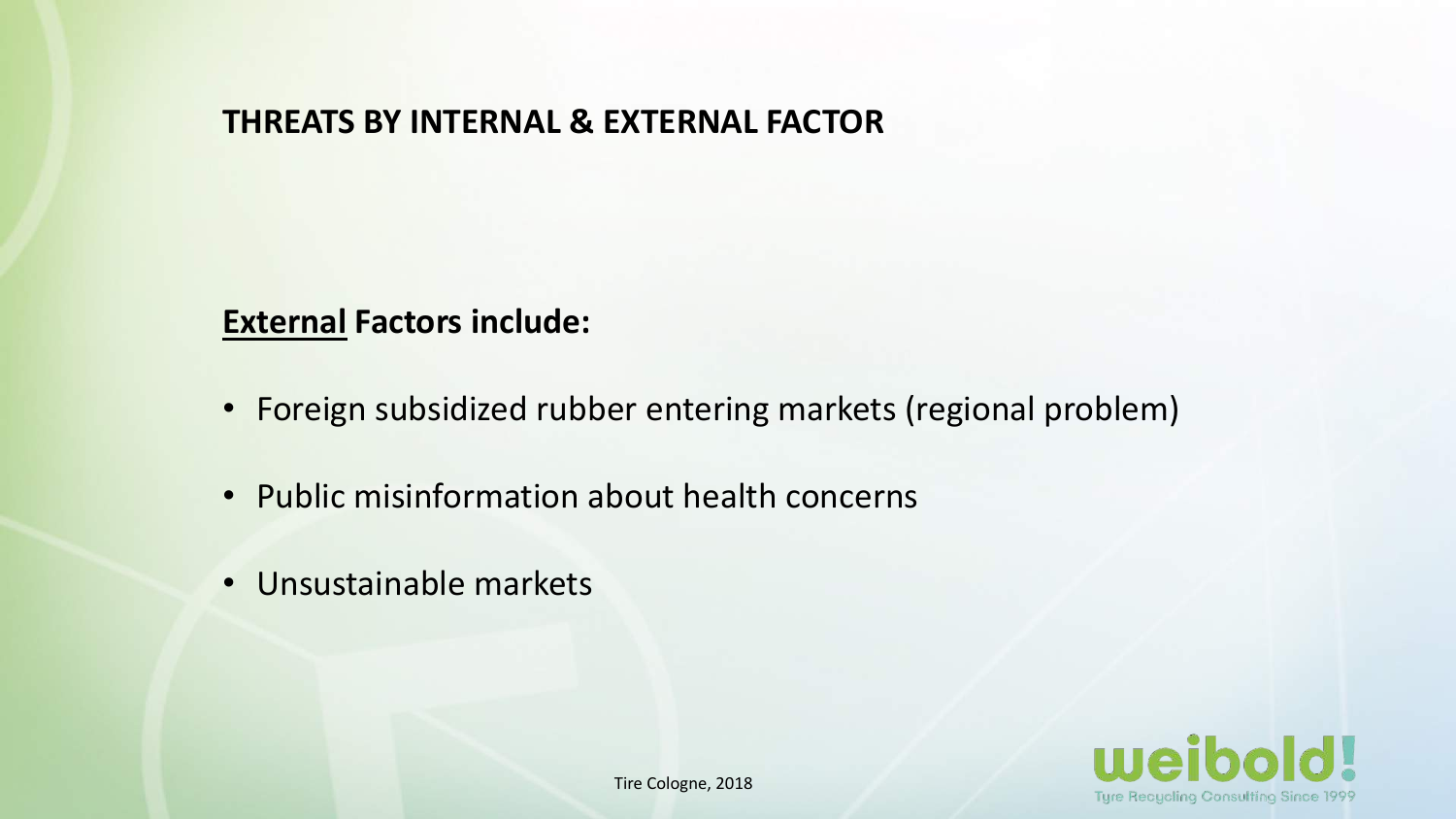# **PROBLEM OF GOVERNMENT AND AGENCIES MARKET-PUSH TIRE RECYCLING PROGRAMS**

Typically provide incentives to Collectors and Processors as a short term solution to increase "recycling" of ELTs.

#### **Disadvantages:**

- Increased dependency on incentives
- Discourages development of local sustainable markets
- Encourages fraud
- Encourages dumping of end product into other jurisdictions
- Anti-competitive, with government/agencies picking the winners and losers

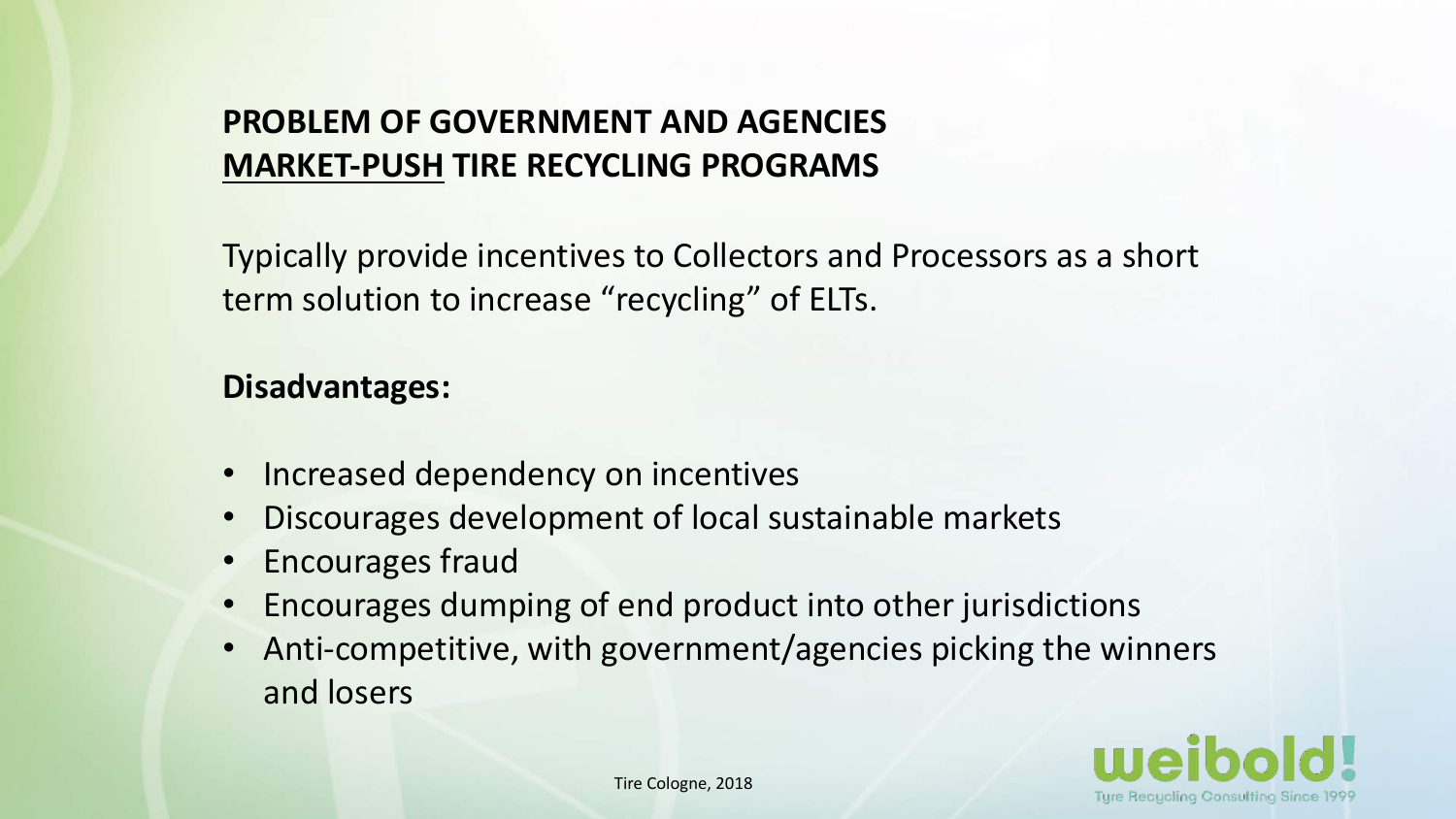### **WHY MARKET-PULL TIRE RECYCLING PROGRAMS ARE A BETTER SOLUTION**

Typically provide incentives to end users and recyclers to develop local sustainable markets.

#### **End users include:**

- Schools for artificial turf, playgrounds, etc.
- Universities (R&D)
- Cities and provinces for rubber modified asphalt
- Infrastructure developers (civil engineering applications)
- R&D driven recyclers (innovation)

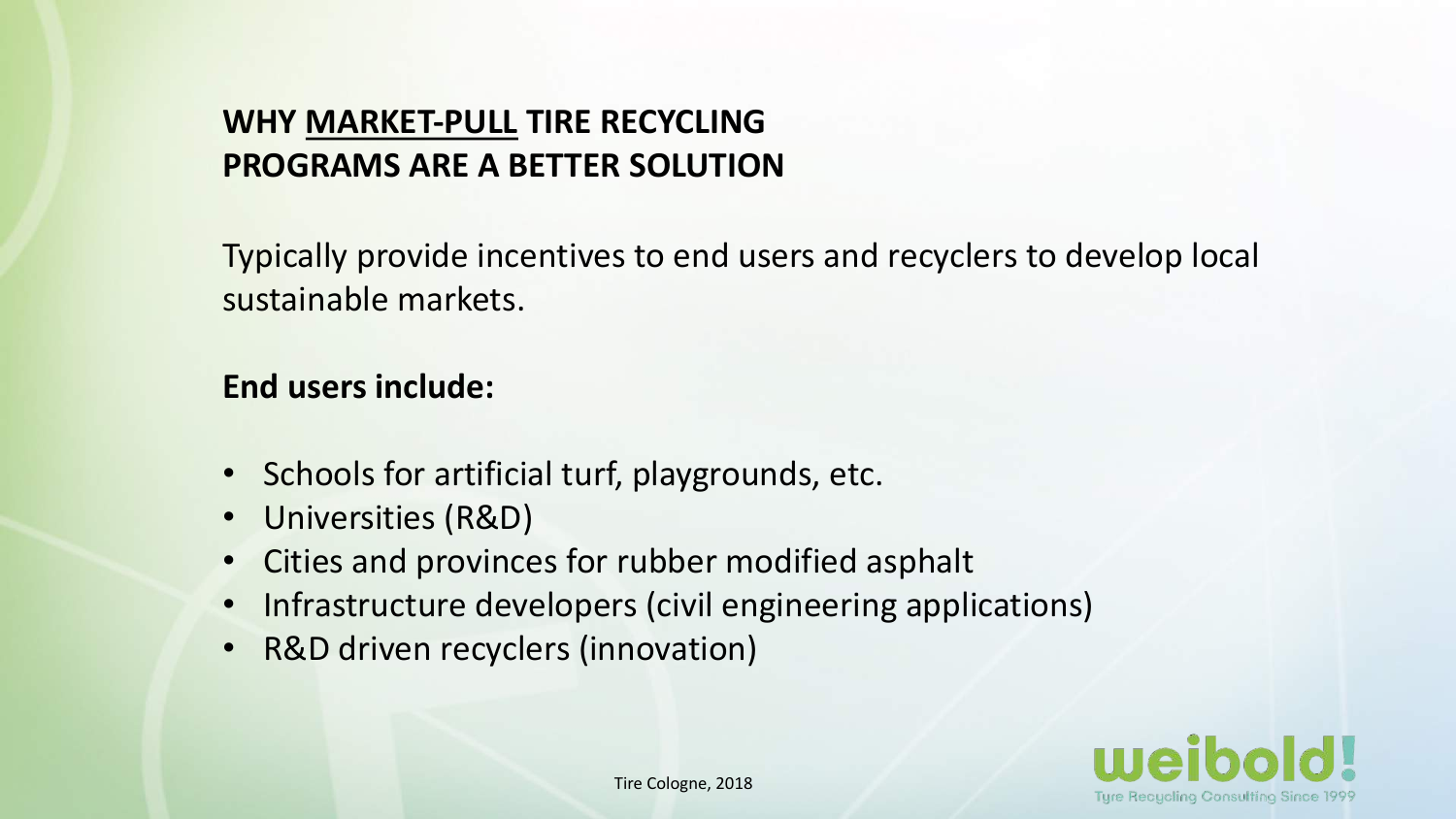#### **ADVANTAGES OF MARKET-PULL PROGRAM**

- Encourages development of sustainable markets
- Develops a local circular economy
- Increased transparency and accountability
- Encourages free-markets and a level playing field
- Eliminates the motivation to dump end product into other jurisdictions

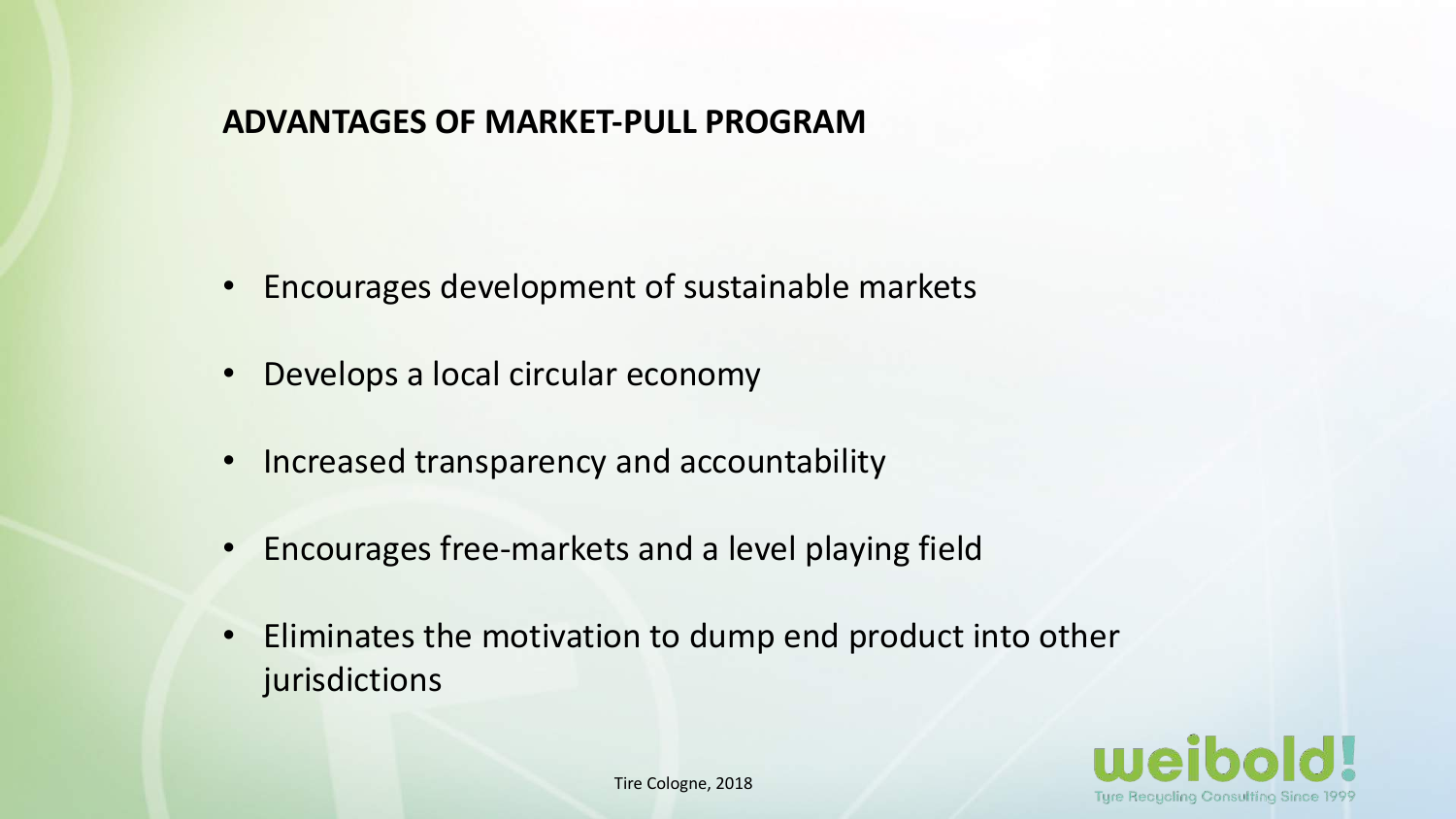#### **MARKET THREATS**

Europeans heavily dependent on baled and TDF exports to overseas markets. India may close its doors! North African countries too!

3.65 mio to ELT collected in 2016 break up into:

- 1.9 mio to (52%) material recovery (falsified statistics)
- 1.1 mio to (30%) energy recovery
- 0.64 mio to (18%) reuse of part-worn tires

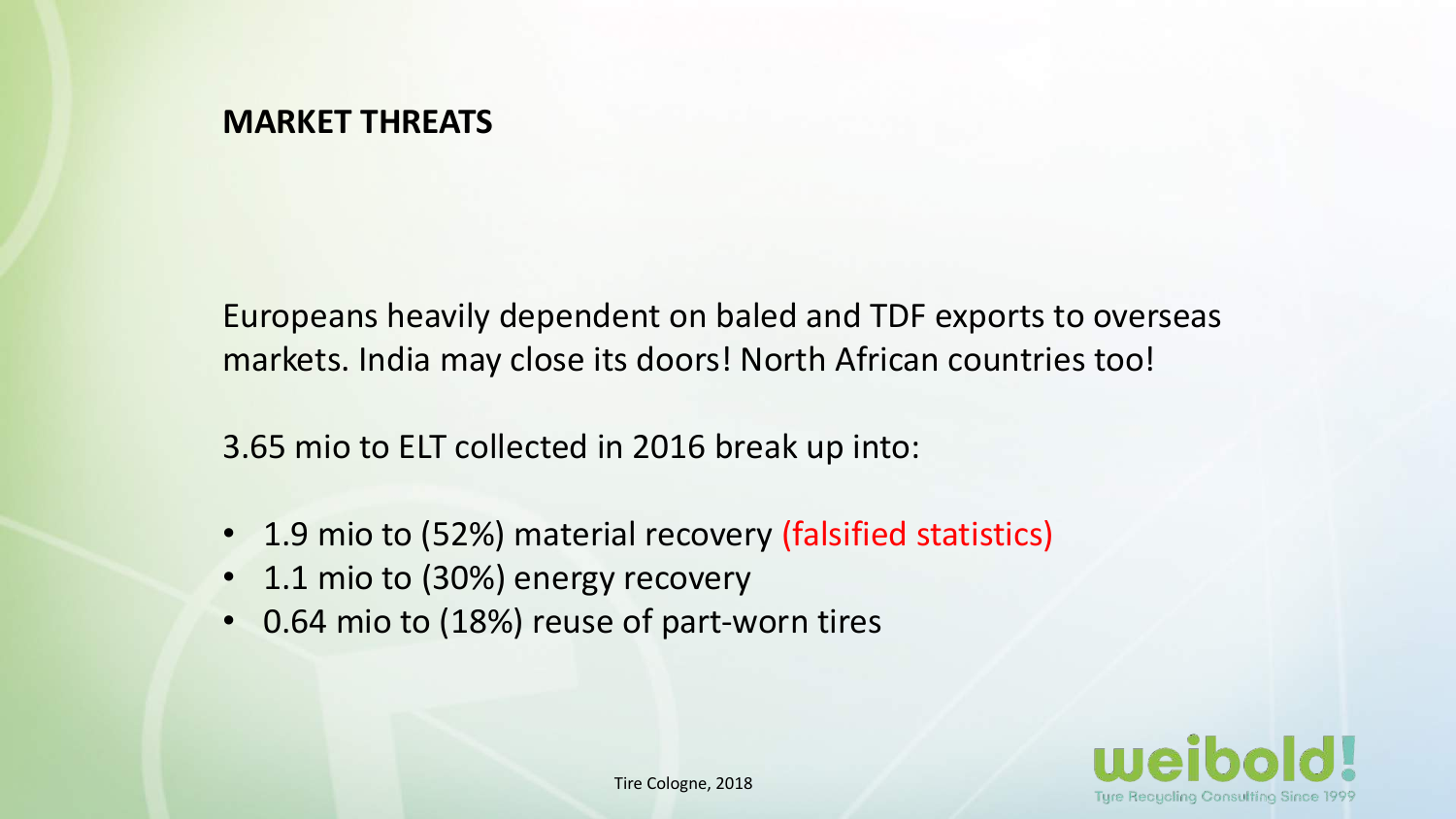#### **MARKET THREATS – export markets close**

Europeans heavily dependent on baled and TDF exports to overseas markets. India may close its doors! North African countries too!

3.65 mio to ELT collected in 2016 break up into:

- 1.9 mio to (52%) material recovery (falsified statistics)
- 1.1 mio to (30%) energy recovery
- 0.64 mio to (18%) reuse of part-worn tires

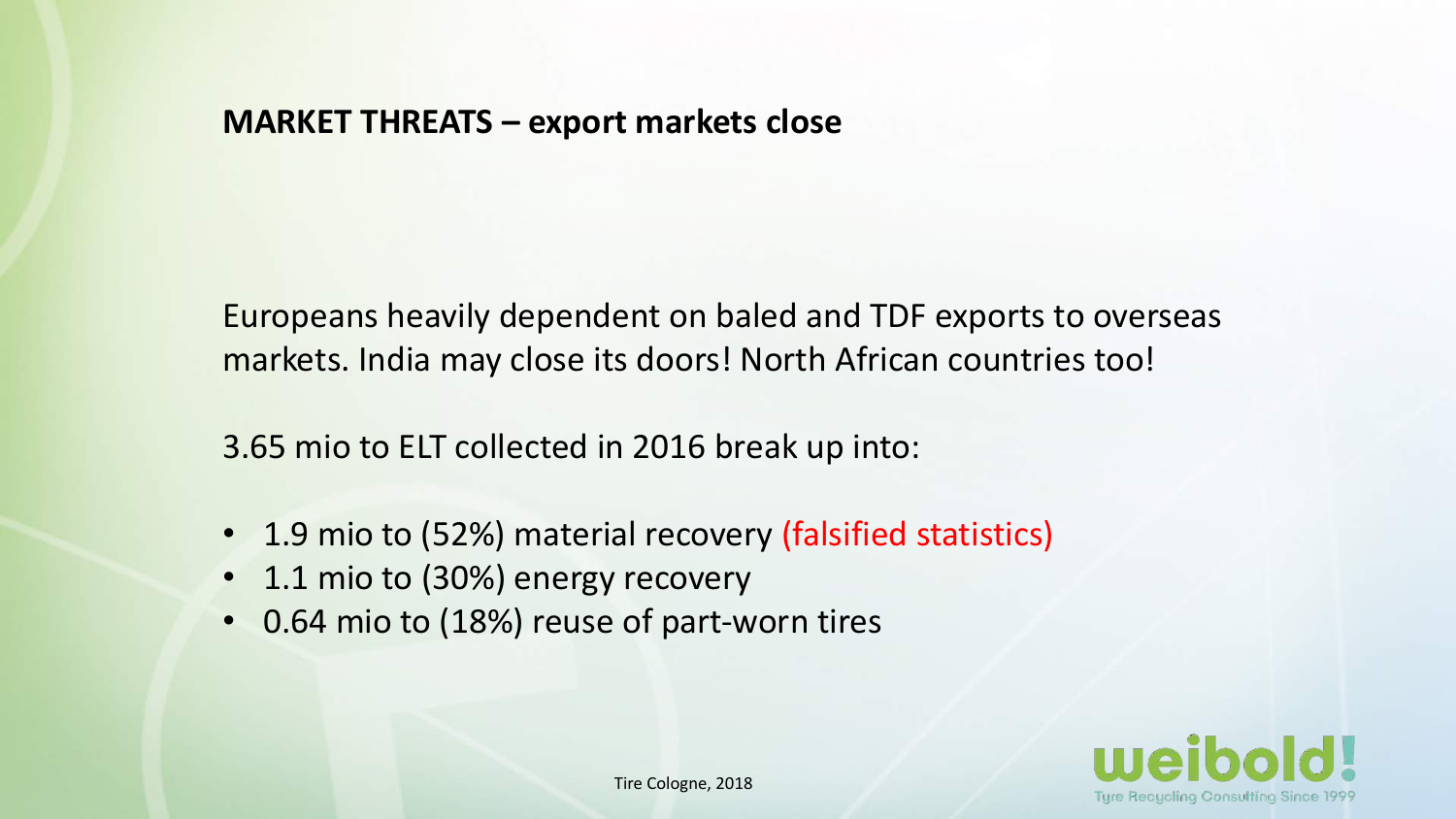#### **MARKET THREATS – artificial turf's bad press**

Europeans heavily dependent on artificial turf markets

- unjustified bad press
- despite scientific proof industry significantly affected

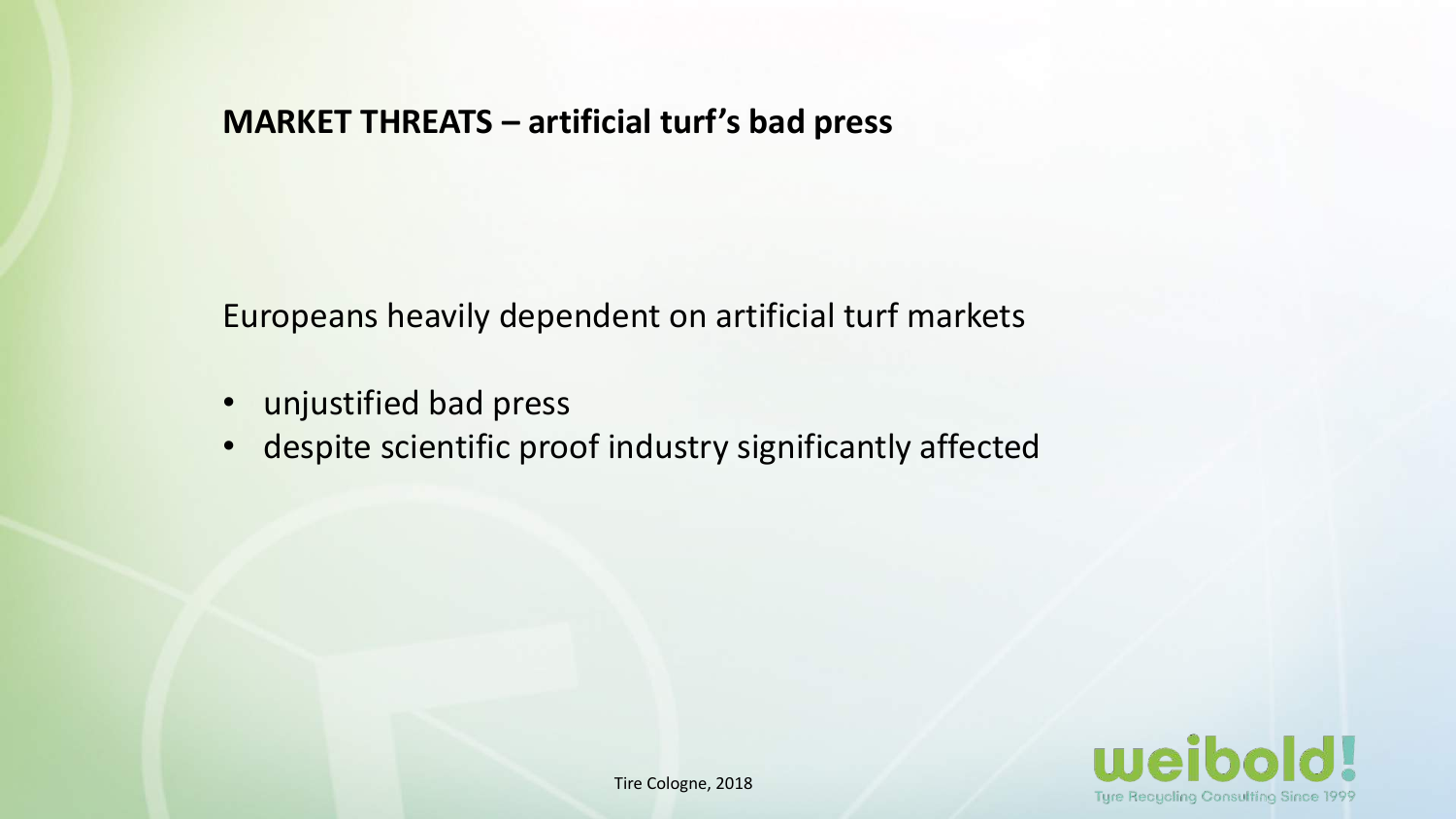# **A SUSTAINABLE MARKET OPPORTUNITY FOR RUBBER GRANULATES IN EUROPE**

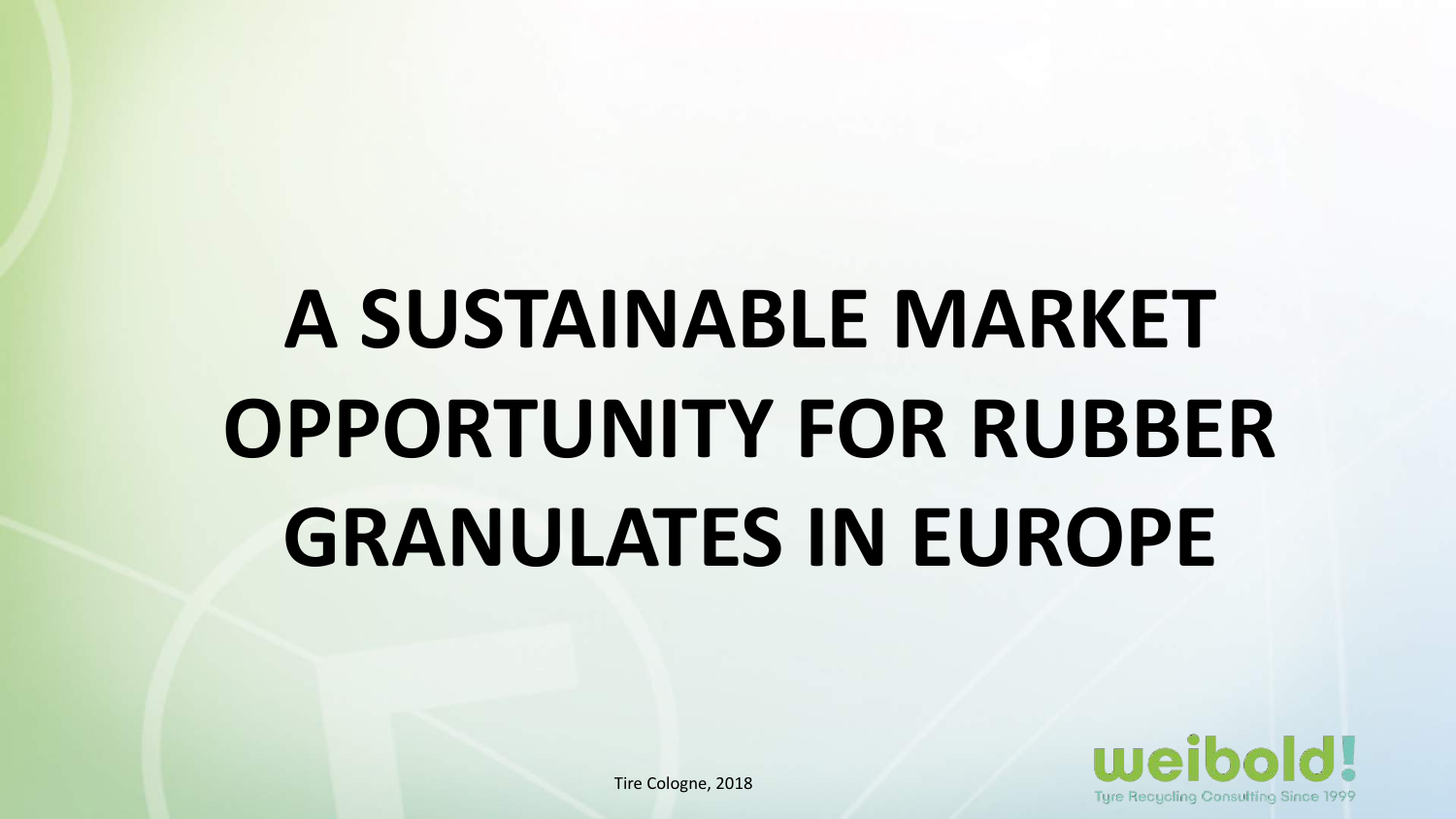## **THE LARGEST SUSTAINABLE OPPORTUNITY IS RUBBER MODIFIED ASPHALT**





Source: CRM Co, LLC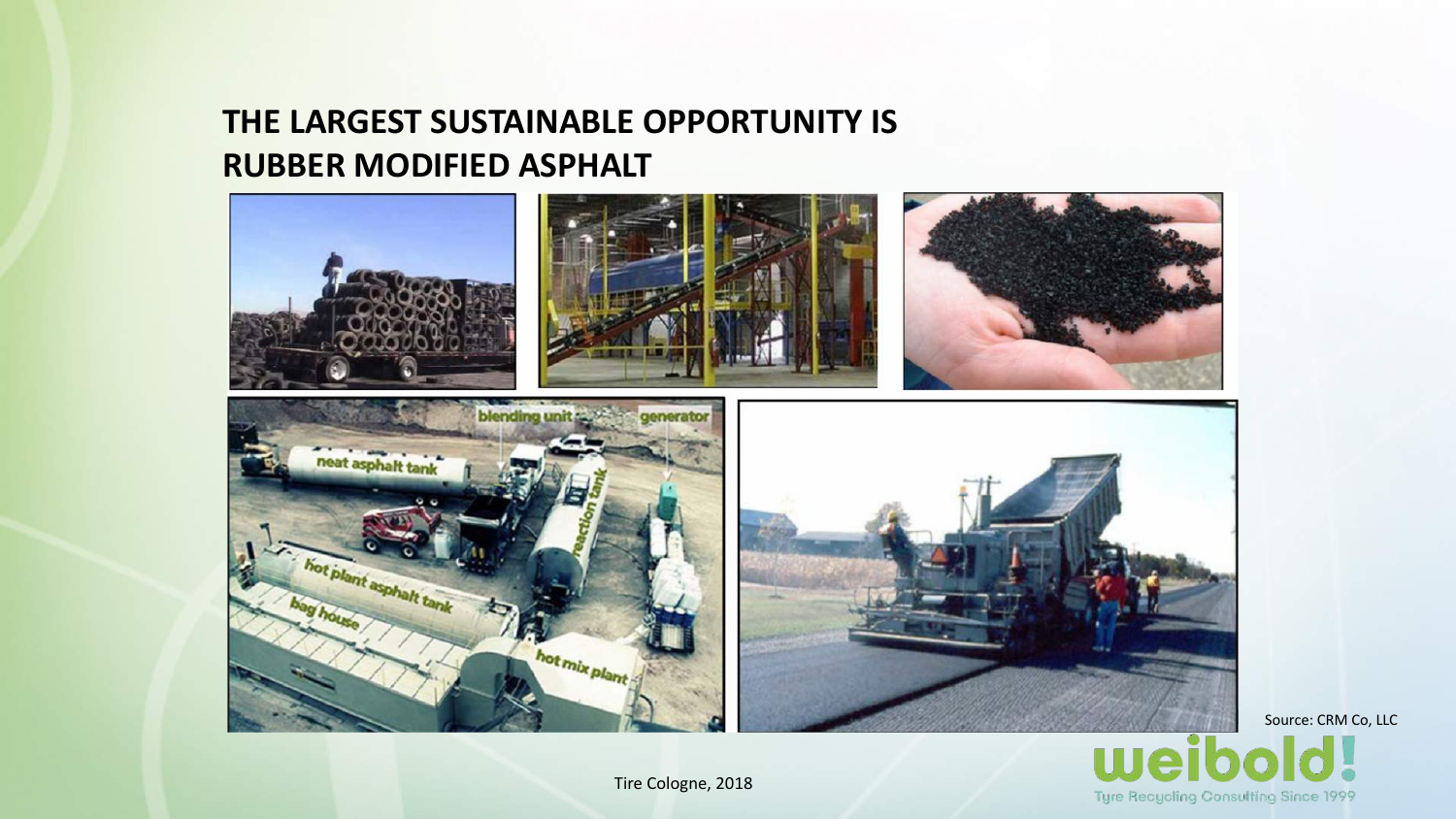#### **RUBBER MODIFIED ASPHALT MARKET POTENTIAL**

- approx. 282 mio tons of hot mix asphalt is used in Europe
- approx. (3.6 mio tons of scrap tires were generated in Europe in 2016
- based on 1.5% of mix, **4.2 mio** tons of recycled rubber can theoretically modify 282 mio tons of hot mix asphalt
- problem solved

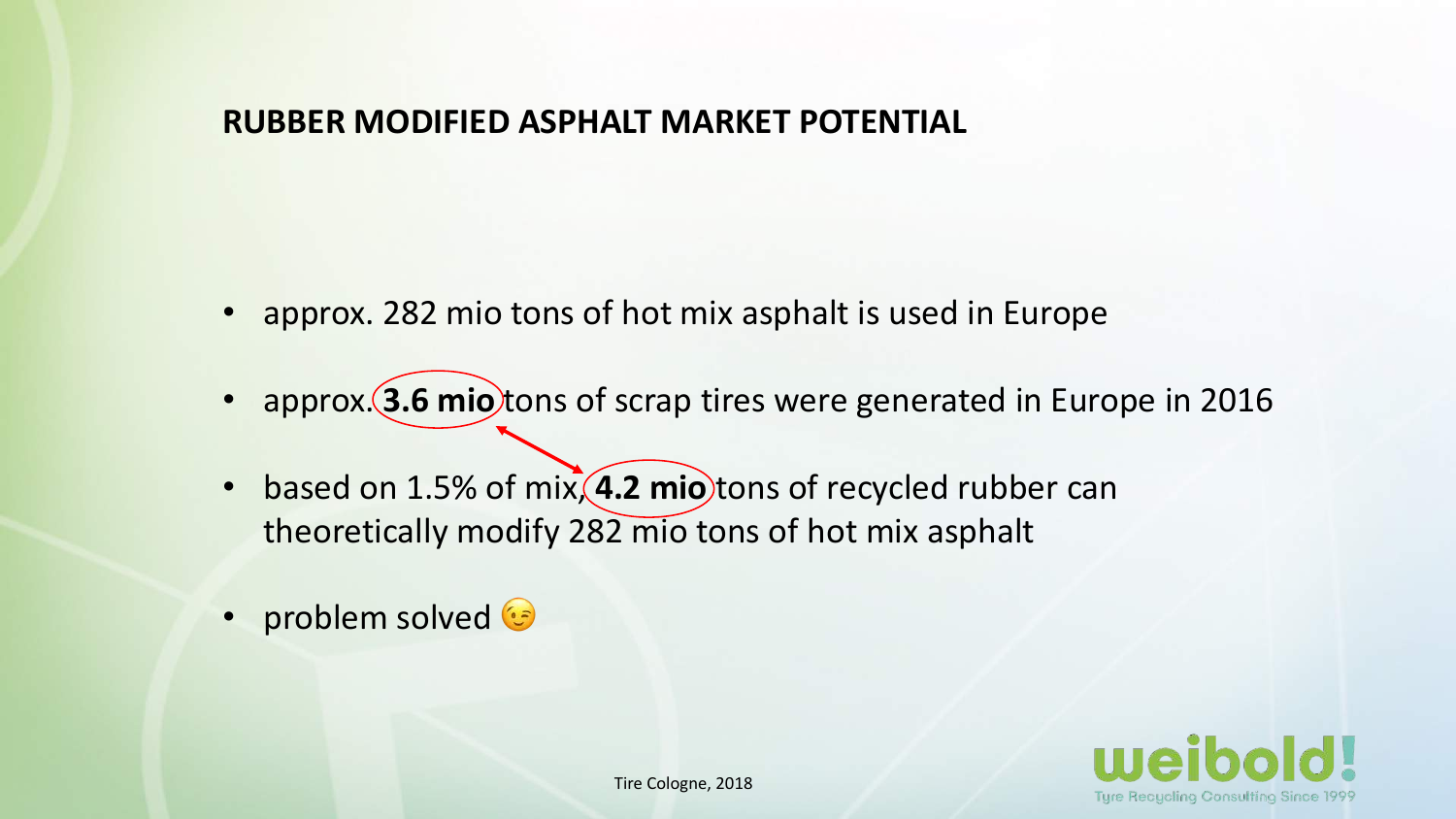# **ENGINEERING BENEFITS OF ASPHALT RUBBER PAVEMENTS**

- Increased Durability
- Increased Fatigue Life
- Reduces Permanent Deformation (Rutting)
- Reduced Pavement Noise

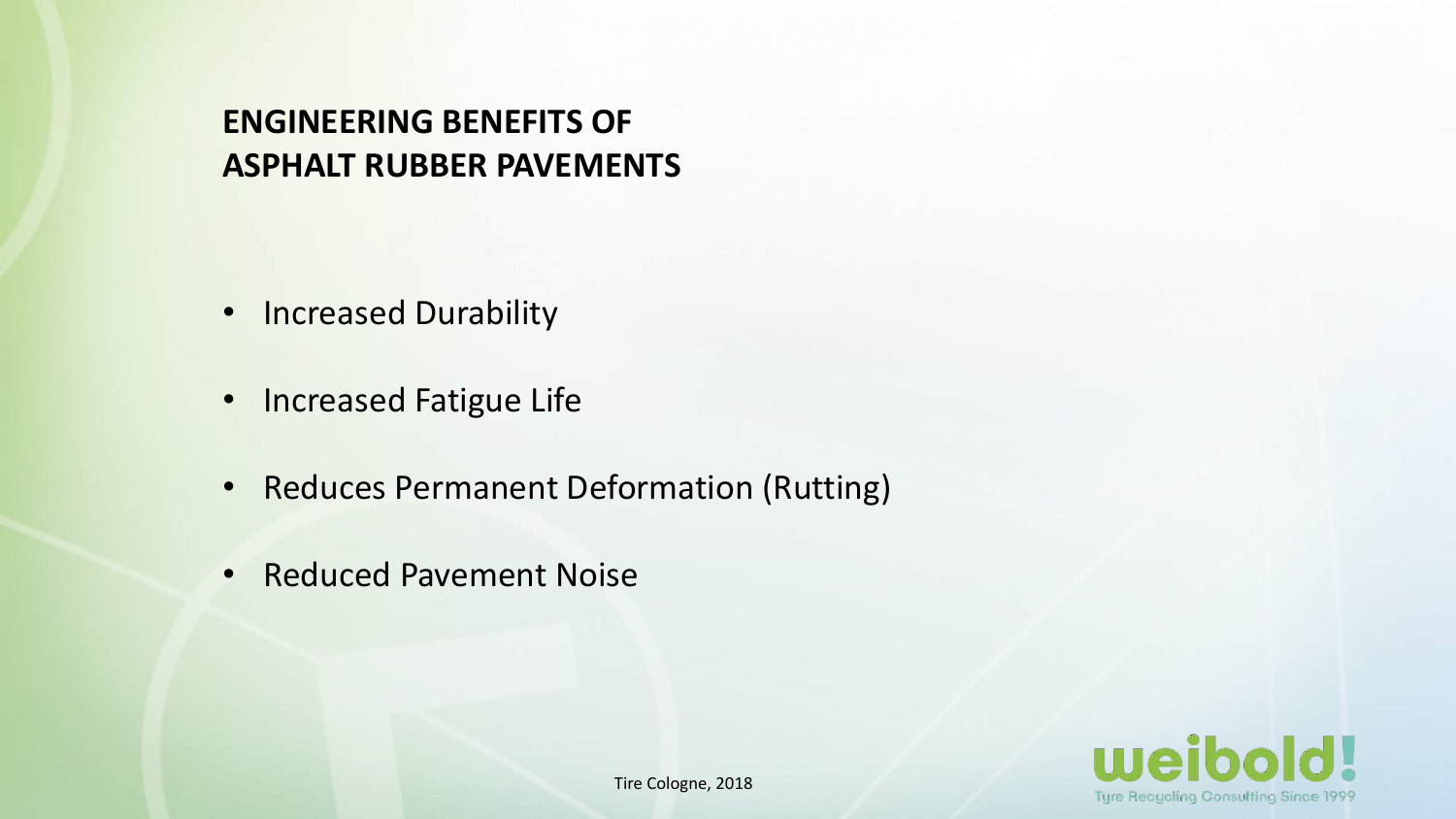## **CONVENTIONAL, RUBBER & POLYMER MODIFIED ASPHALT MIXES**

#### **Conventional Asphalt Mix:**

- 5.5% Liquid Bitumen Asphalt
- 94.5% Aggregate
- Liquid asphalt:  $£450-500/t$ on a)

#### **Rubber Modified Asphalt Mix:**

- 6% Liquid Bitumen Asphalt
- 1.5% Crumb Rubber
- 92.5% Aggregate
- Liquid rubber-modified asphalt: €525/ton a)

#### **Polymer Modified Asphalt Mix:**

- 5.2% Liquid Bitumen Asphalt
- 0.3% Polymer (\$3,000/to)
- 94.5% Aggregate
- Liquid polymer-modified asphalt:  $\epsilon$ 650/ton a)

a) Davide Lo Presti, rubberized asphalt expert, Nottingham University

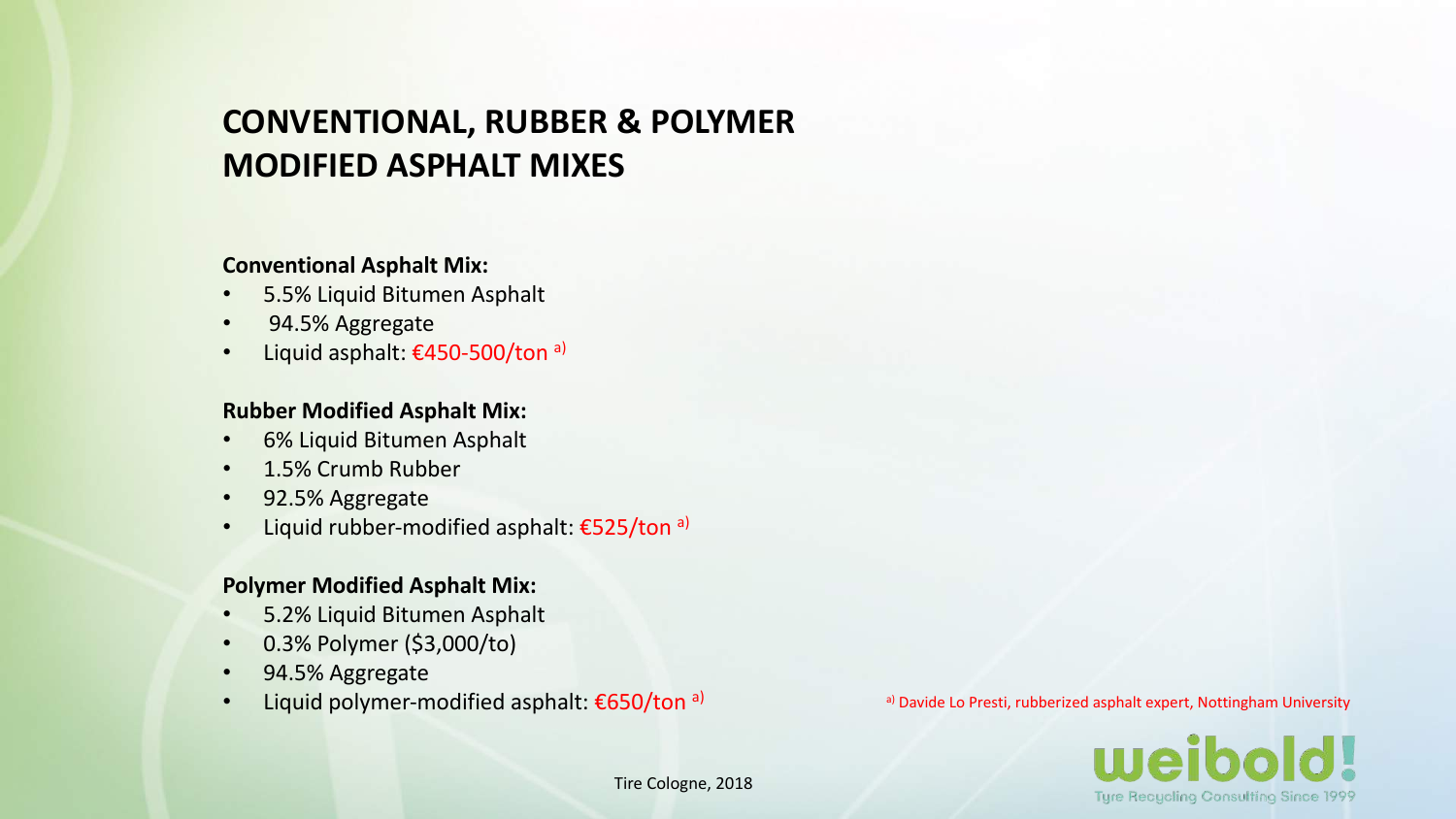## **THE OPPORTUNITY TO REPLACE POLYMER MODIFIED ASPHALT WITH RUBBER MODIFIED ASPHALT**

- Typical tire composition: **55% Polymer**, 30% Carbon Black, 9% Process Oil, 6% Ash 94.5% Aggregate
- Europe consumes roughly 188k tons of virgin polymer as a modifier in asphalt products
- The market for polymer modifiers in asphalt products is approx. €470 mio per year

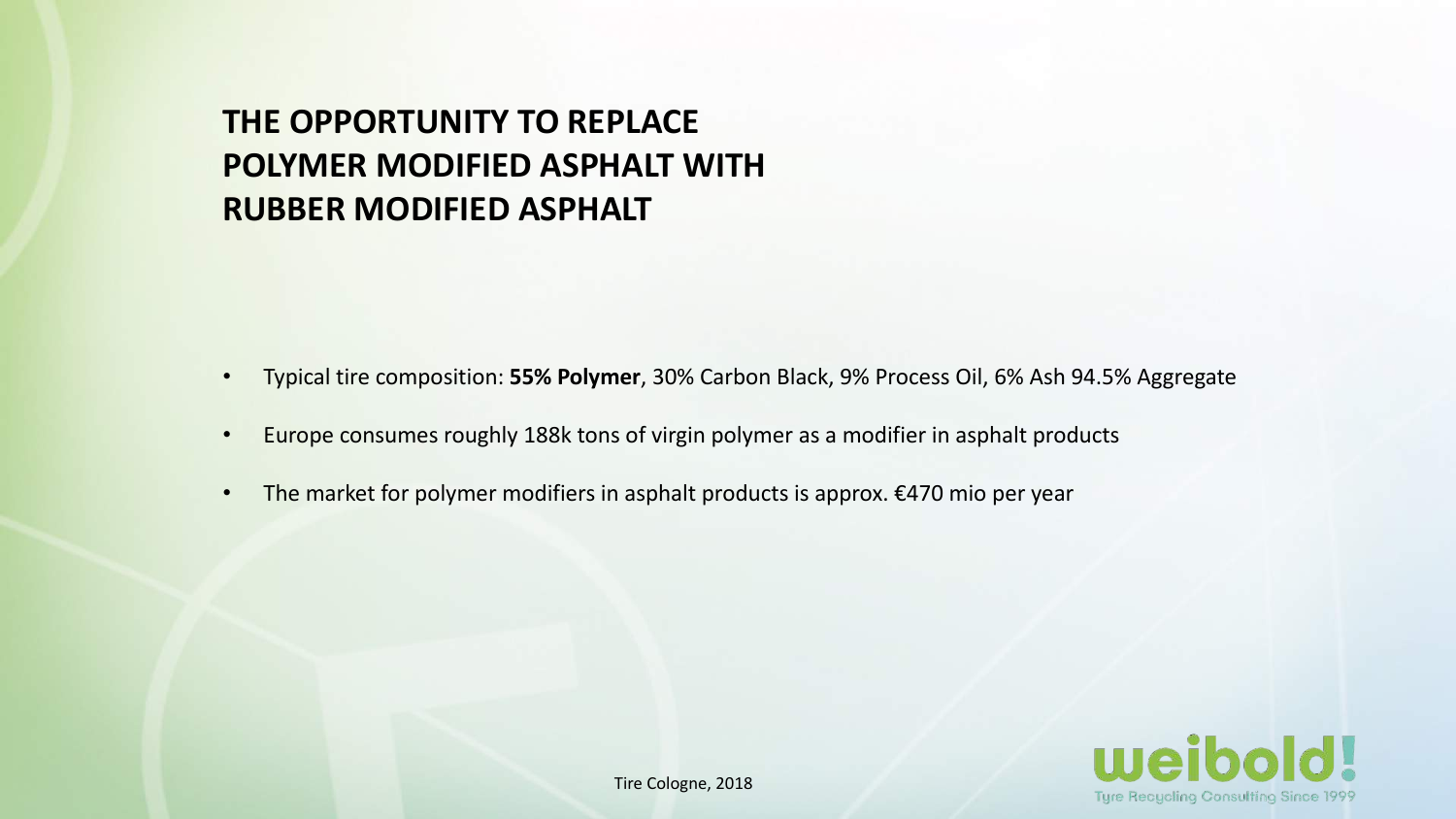#### **POLYMER MODIFIED vs. RUBBER MODIFIED ASPHALT BINDER COSTS**

#### **Average Price of Modifiers:**

- Recycled rubber powder:  $\epsilon$  250/to
- Virgin polymer: €2,500/to

#### **Average Price of Liquid Asphalt Binder:**

- Liquid asphalt (bitumen): € 450-500/to
- Rubber modified binder: € 525/to
- Polymer modified binder: € 650/to

**8 mio tons or 30% of total US liquid asphalt are modified with virgin Polymer.** 

**With a cost advantage of €125/to, replacing 8 mio tons could save €1 bn per year and recycle an additional 1 mio tons of car tires (27% of Europe's annual scrap tyres)**

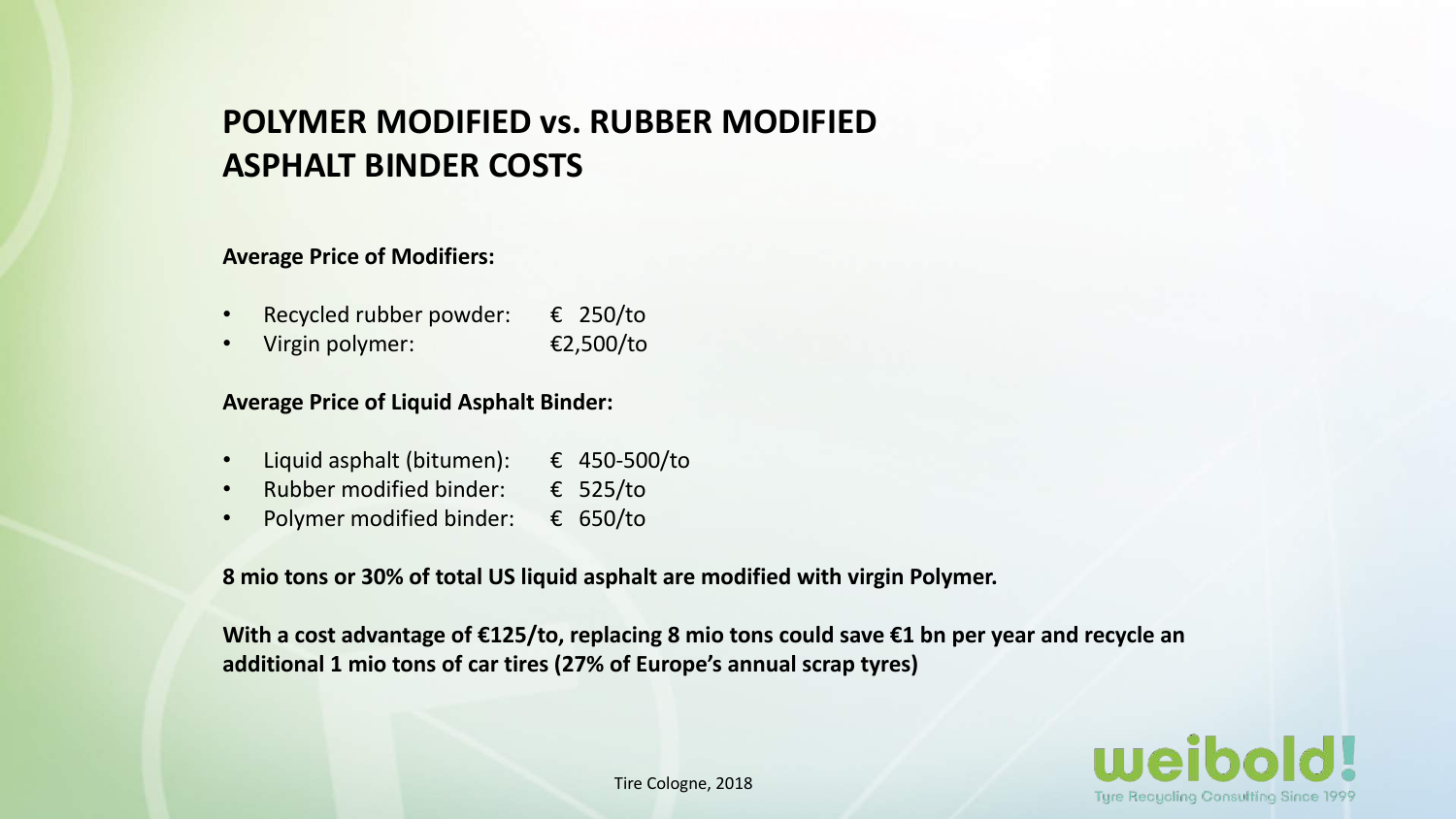#### **CONCLUSIONS**

- **Overseas export markets may close for European baled tires and TDF suppliers**
- **Market Pull is more effective than Market Push**
- **Traditional important markets under threat (artificial turf)**
- **Use of recycled rubber in asphalt a win-win for recyclers, governments, tax payers, environment (according to the European Asphalt Pavement Association (Eurobitume), polymer modified asphalt increases Green House Gas (GHG) by 60%)**
- **Continued education on the cost benefit of rubber-modified asphalt in lieu of polymer modified asphalt**
- **Financial support for R&D efforts to develop new markets (also includes pyrolysis)**
- **Strong support from trade organizations representing tire recycling industry**

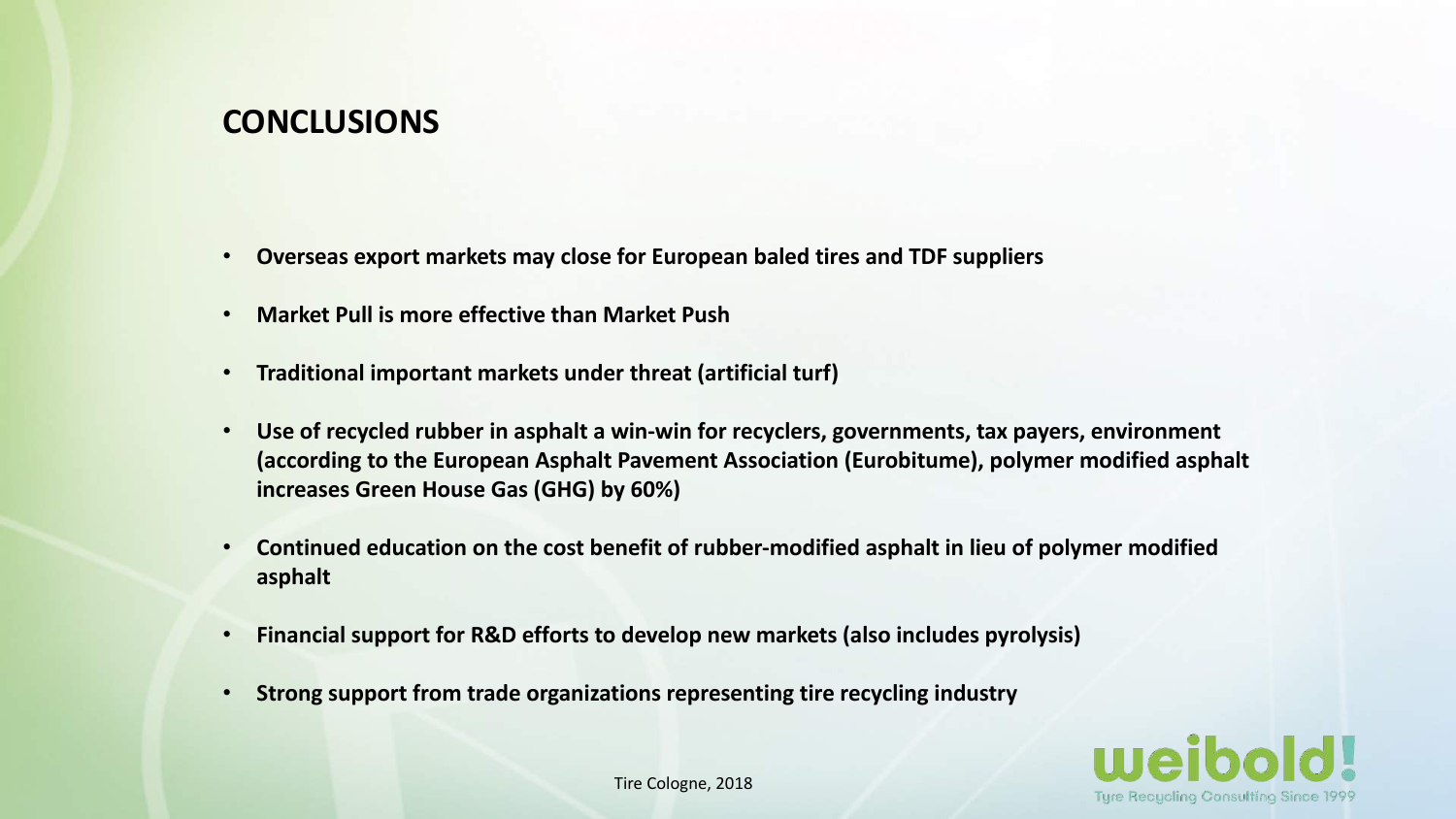#### **POTENTIAL MARKETS ON THE RADAR**





#### bitumous applications



modified asphalt bitumous applications thermoplasic elastomers





concrete



coatings concrete compounds concrete compounds

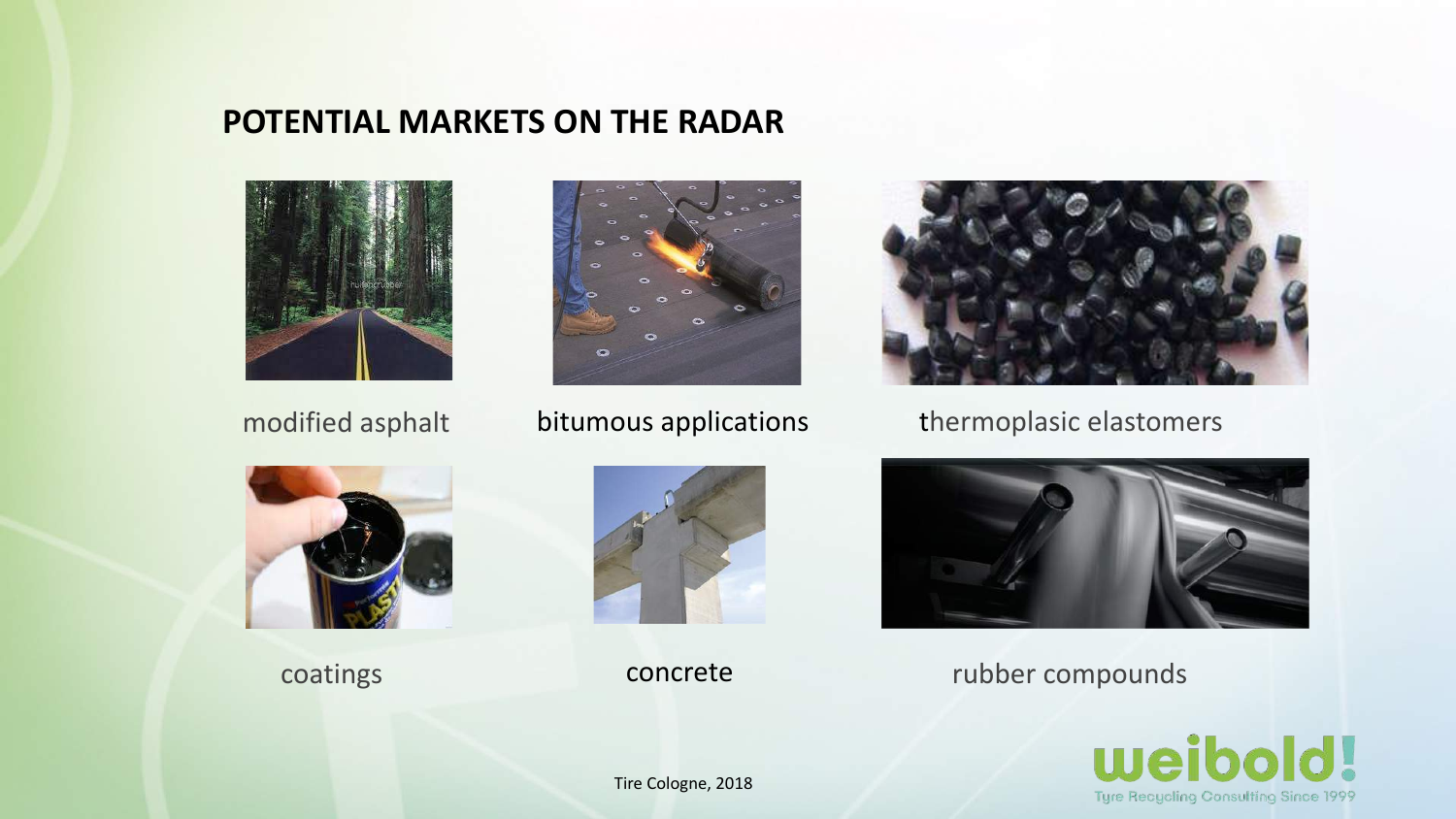#### **GRATITUDE TO:**

H. Barry Takallou, Ph.D., P.E. President & CEO CRM Co, LLC 949.263.9100 [btakallou@crmrubber.com](mailto:btakallou@crmrubber.com) [www.crmrubber](http://www.crmrubber/)

Davide Lo Presti Asphalt Expert & Principal Scientist and International Research Programmes Coordinator University of Nottingham [Davide.Lopresti@nottingham.ac.uk](mailto:Davide.Lopresti@nottingham.ac.uk)

> concrete **Tyre Recycling Consulting Since 1999**